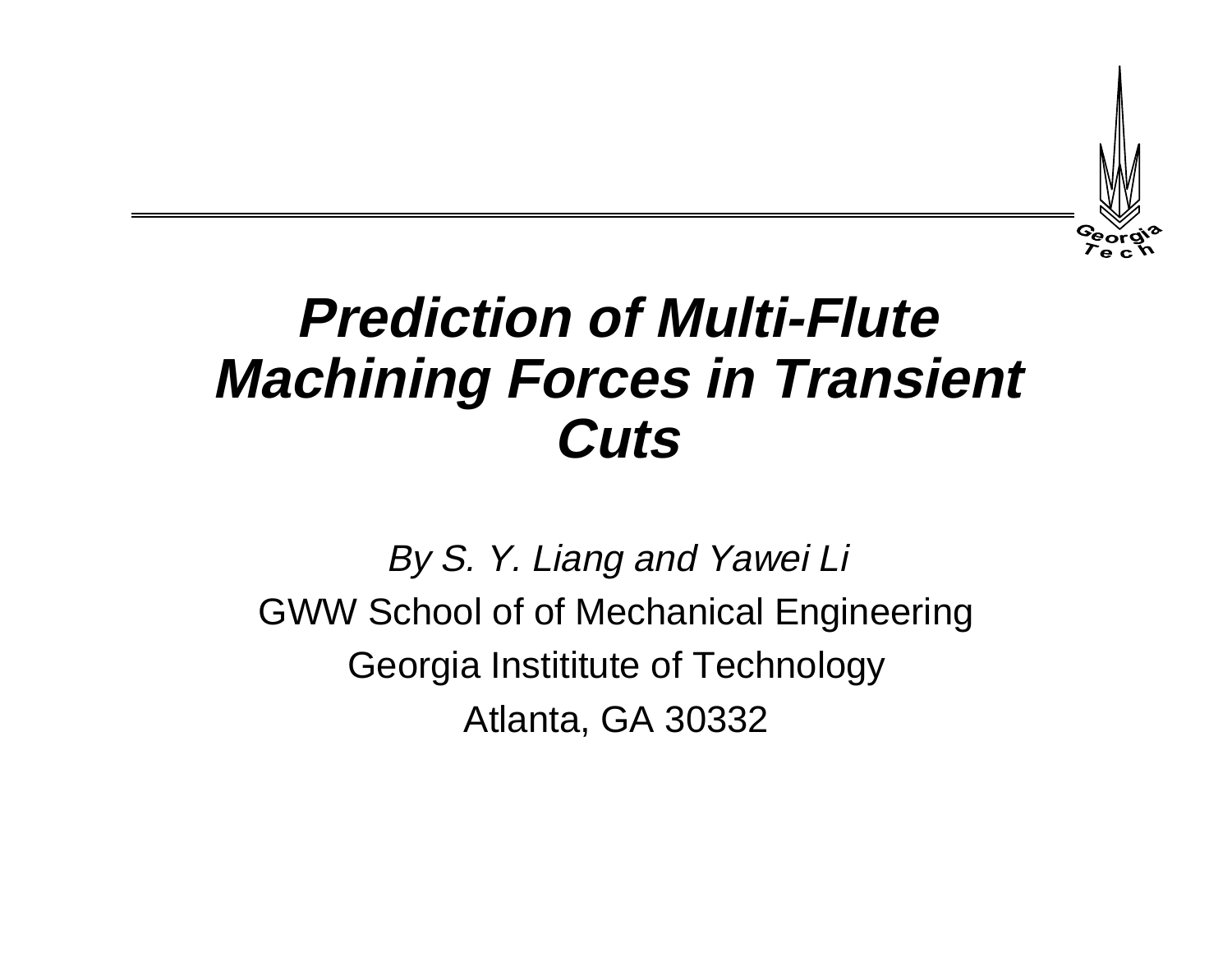#### **Introduction and Motivation**

- 
- ❖ Most of Cutting Time is Spent on Transient Cutting
- ❖ Continuous Change Cutting Configuration and Cutting Force
- ❖ Variant Surface Texture and Accuracy of **Workpiece**
- ❖ Help to Optimize a Cutting Process and Improve Workpiece Quality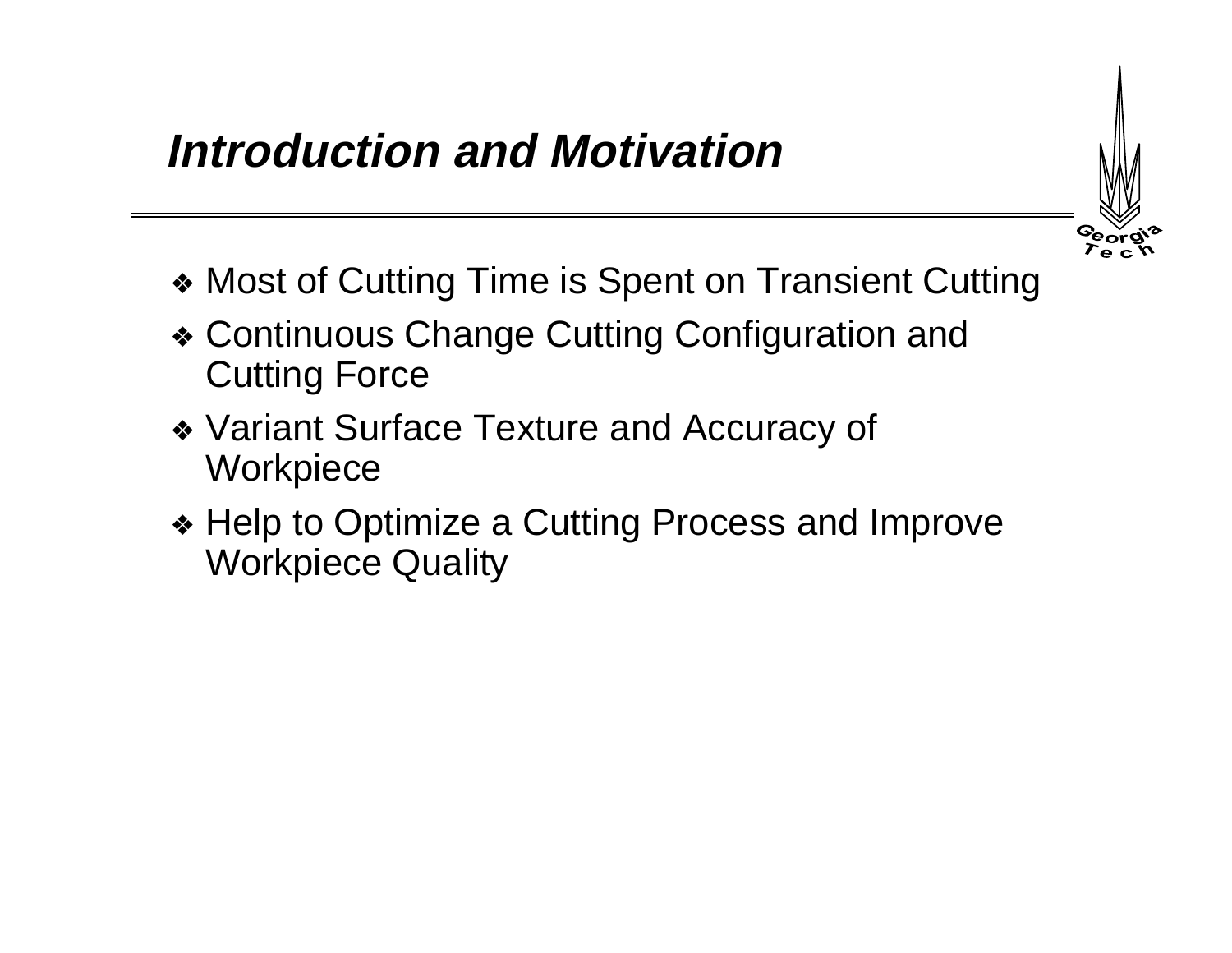

# **Cutting Force Model at Steady State**

- ❖ Closed-Form Expression of Cutting Force in the Frequency and Time Domain
- ❖ Cutting Edge Function
- ❖ Cutting Condition-Speed, DOC and Feed Rate
- ❖ Material Properties
- ❖ Can Be Used for Any Cutting Configuration in Steady State Cutting
	- Helical End Milling
	- Face Milling
- ❖ Verified by A Variety of Tests
- ❖ Extended this Model to Transient Cutting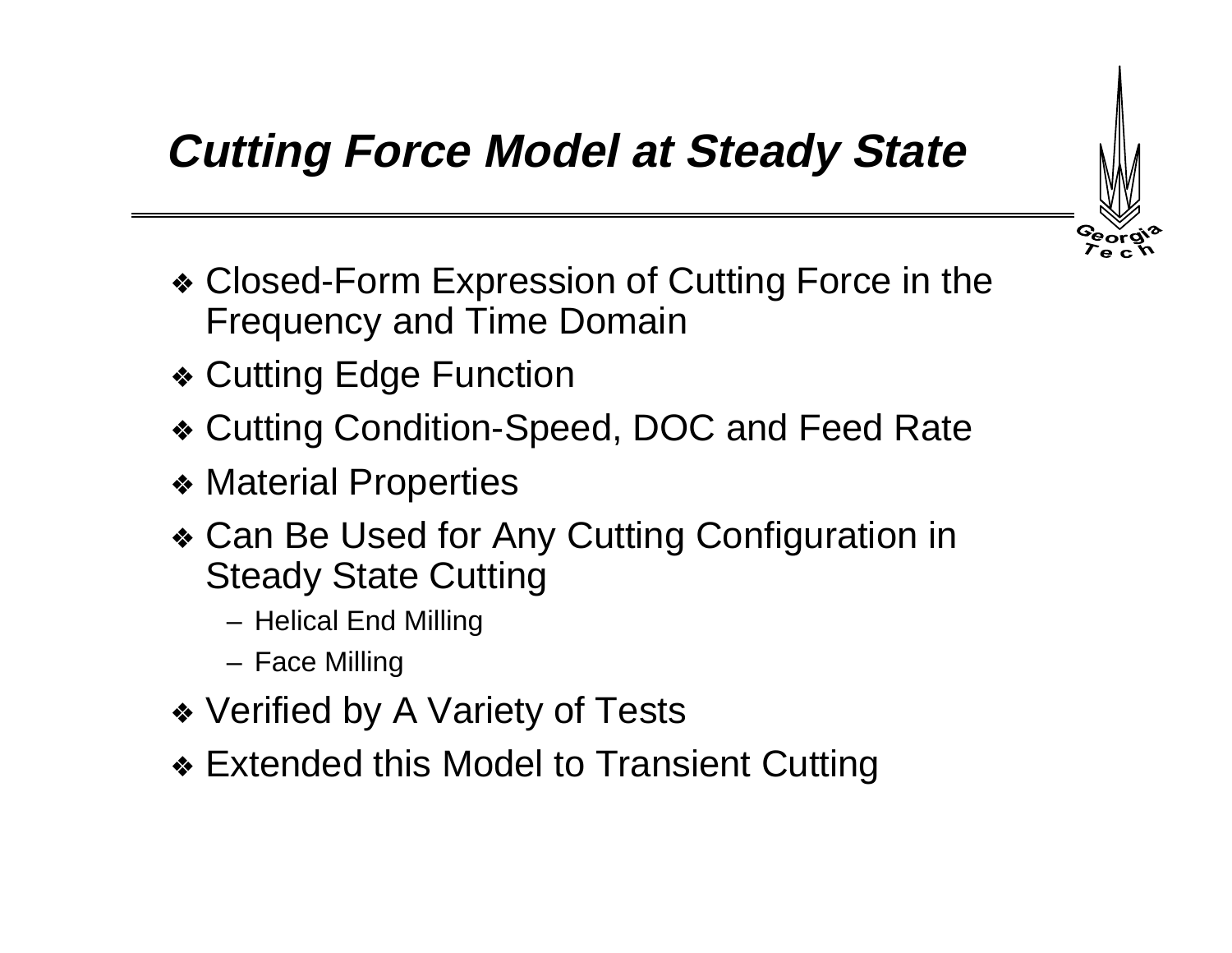# **Down End Milling**



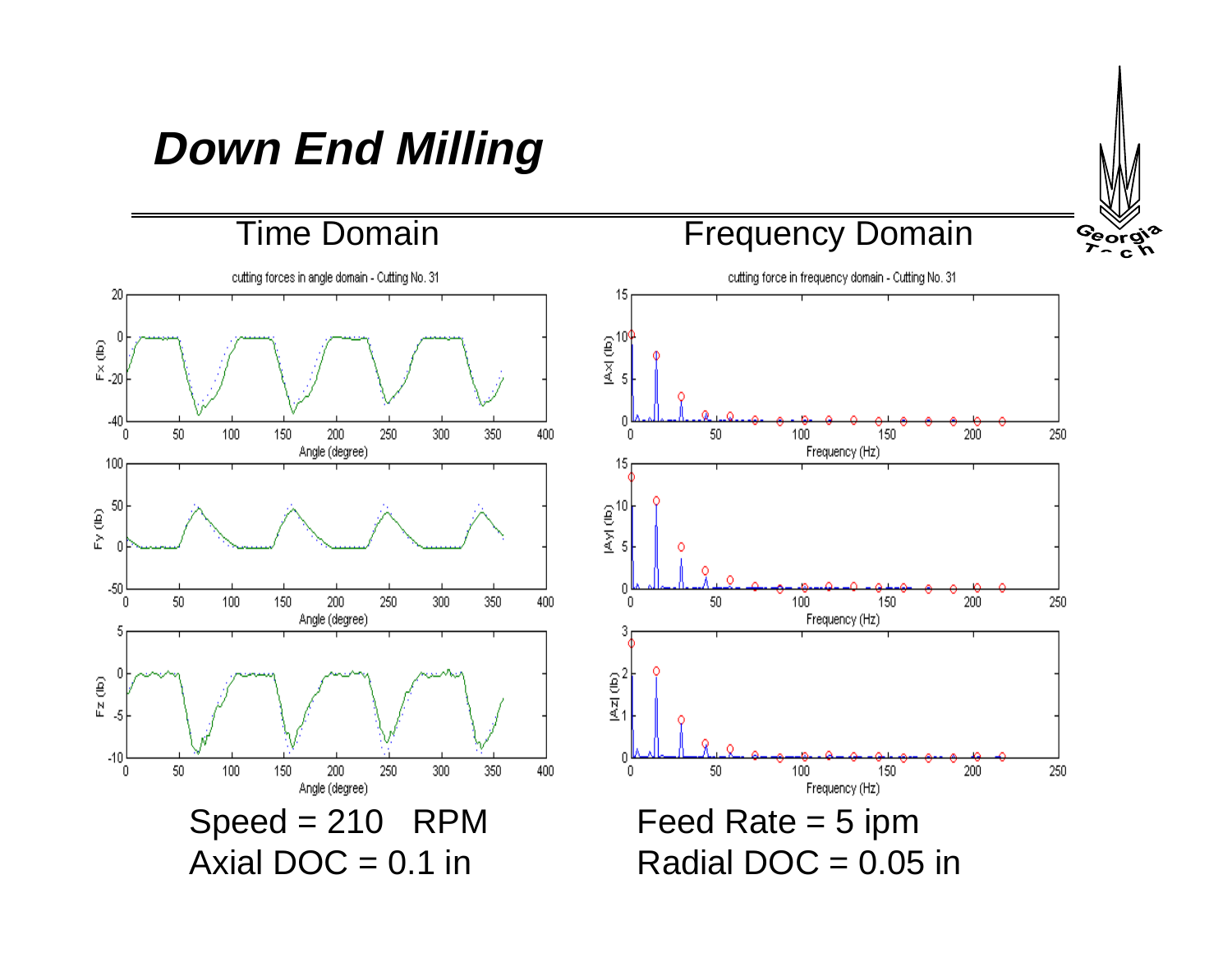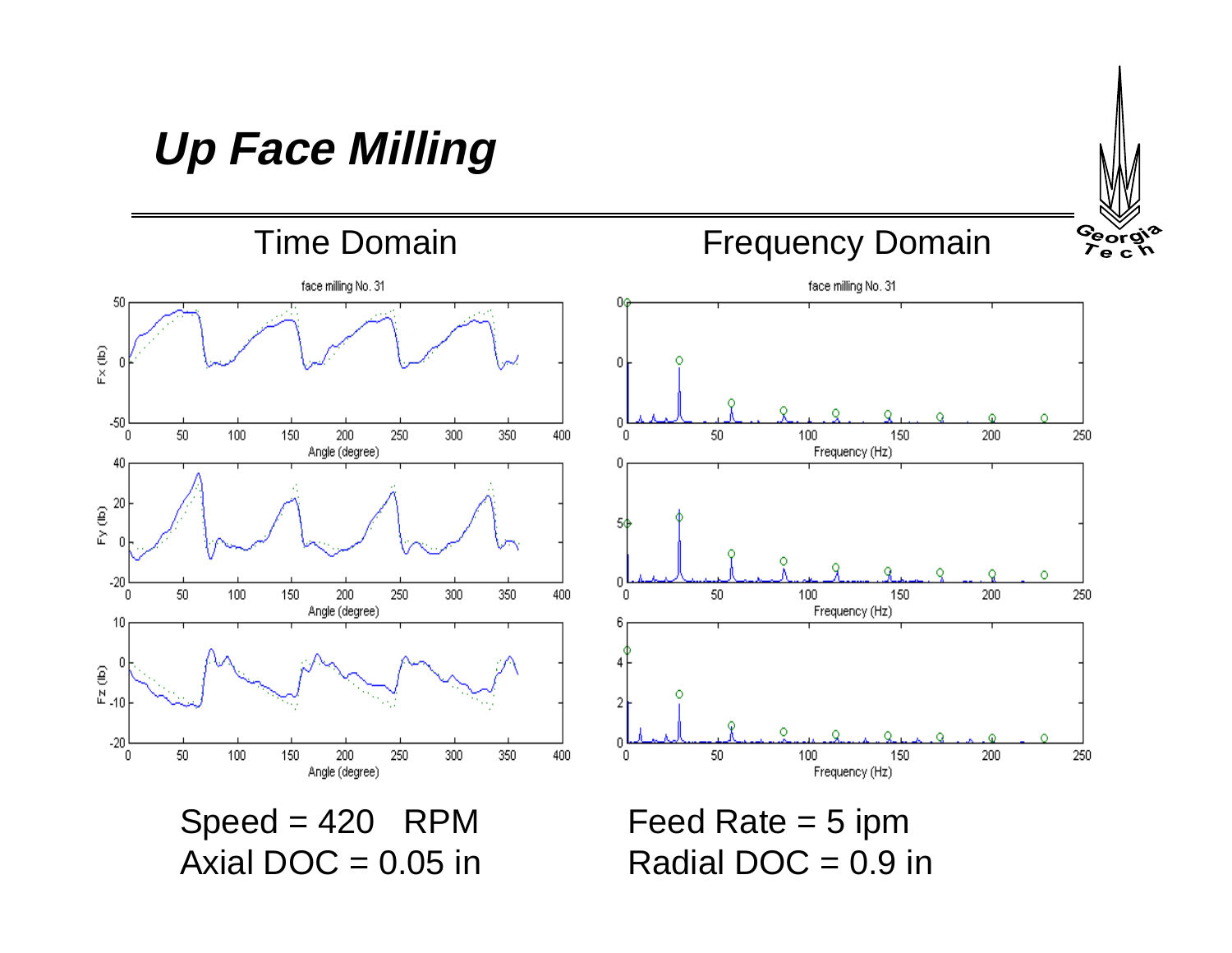# **Basic Idea of Modeling Transient Cutting Force**



- ❖ Considering a cutting in a very short cutting time, the change of cutting configuration may be negligible and cutting forces during this time can be computed by using the above steady state model.
- ❖ Discretizing a continuous transient cutting process into a series of steady state cutting processes with different cutting configurations, transient cutting forces can be constructed by using the model at steady state cutting condition.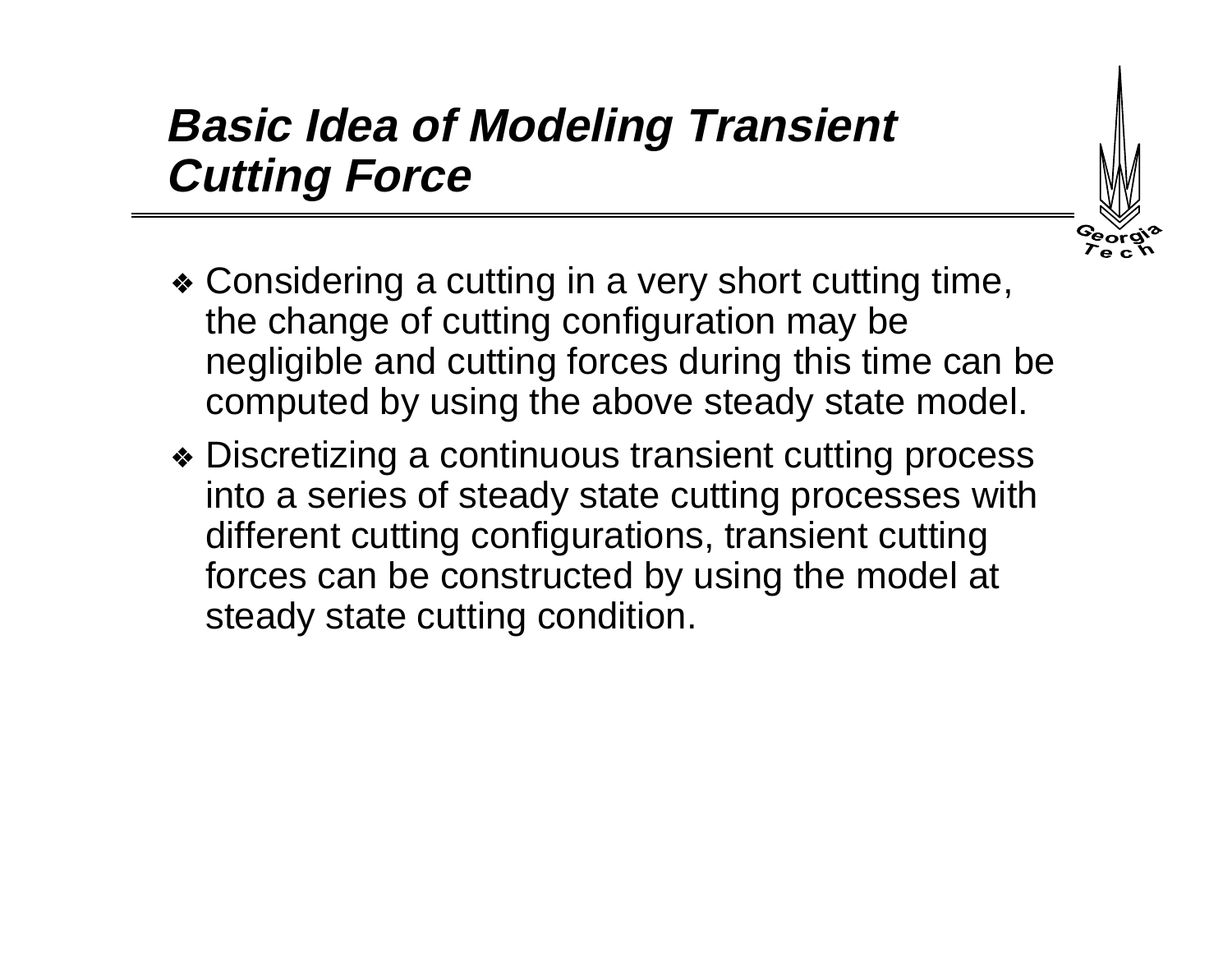#### **Transient Cutting Configuration**





Phase 1

 $\overline{F} = G(y_2(\Delta t \cdot m)) - G(y_1(\Delta t \cdot m))$  $+ G(y_4(\Delta t \cdot m)) - G(y_3(\Delta t \cdot m))$ 

Direction of cutter movement

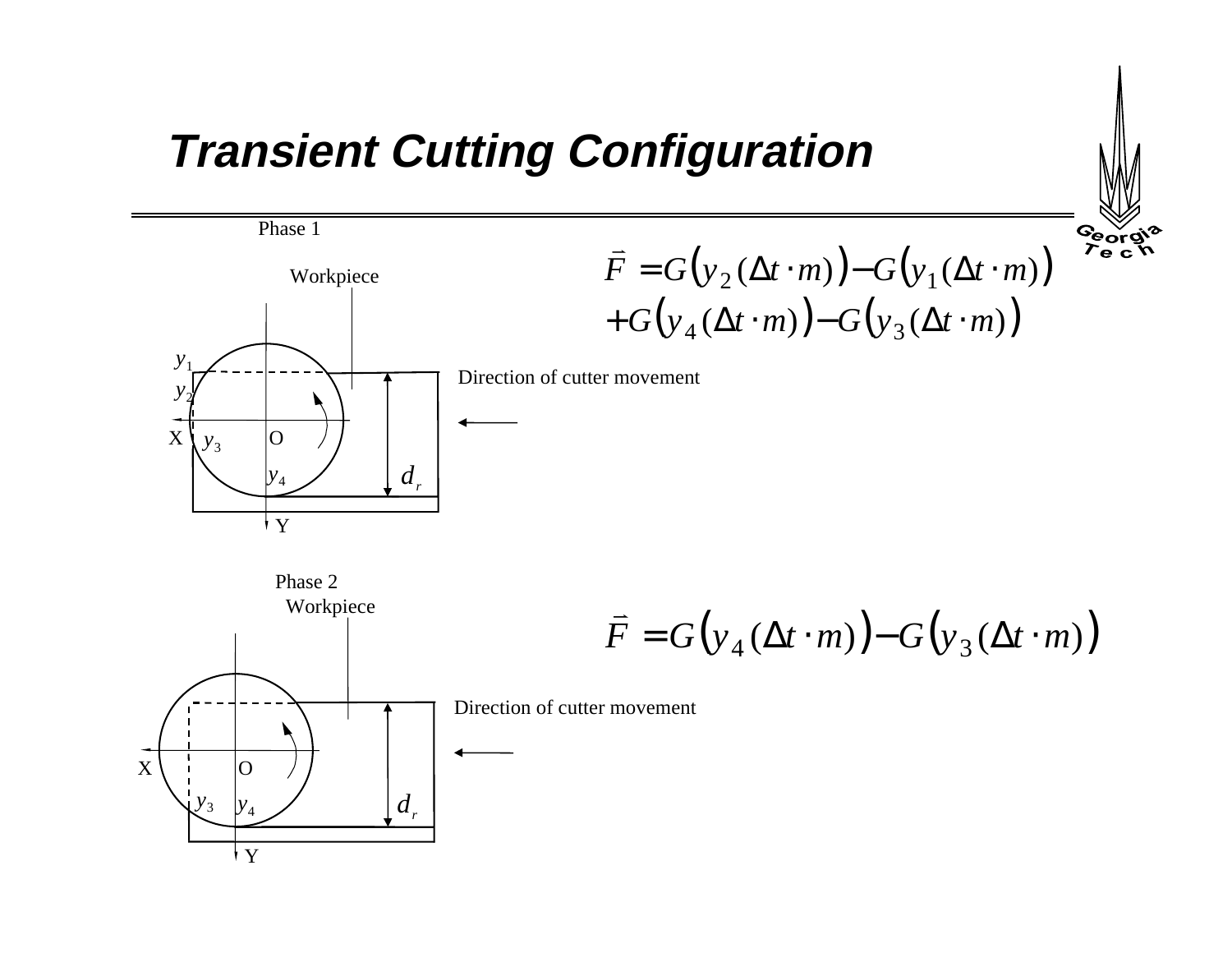

- ❖ High Speed Steel End Mill
- ❖ Diameter of 7/16 Inch
- ❖ Helix Angle of 30 Degree
- ❖ Flute of 4
- ❖ Aluminum 6061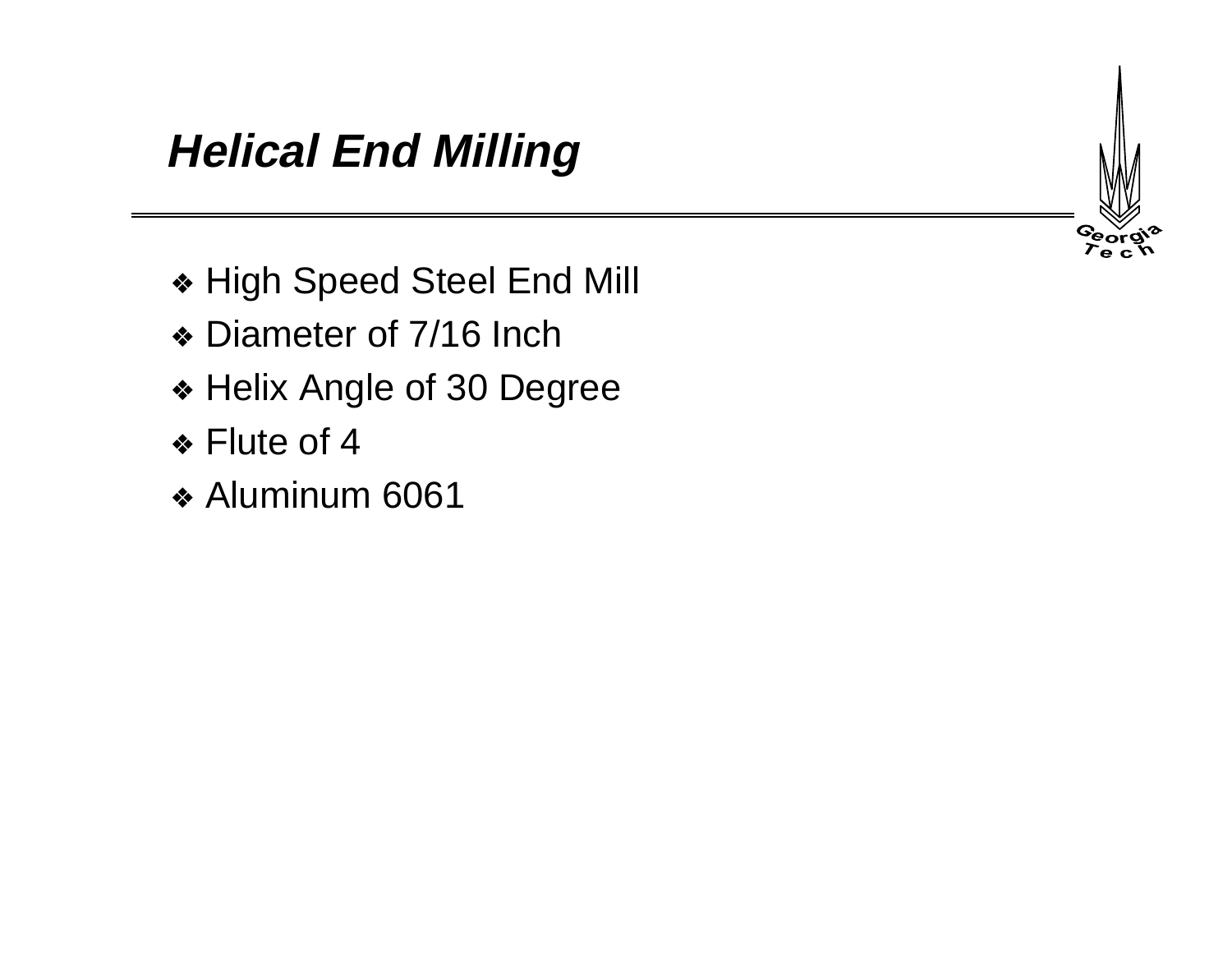

# **Example 1 (Up Engaging Cutting)**





 $Speed = 420$  RPM Feed Rate = 6 ipm Axial DOC =  $0.18$  in Radial DOC =  $0.3$  in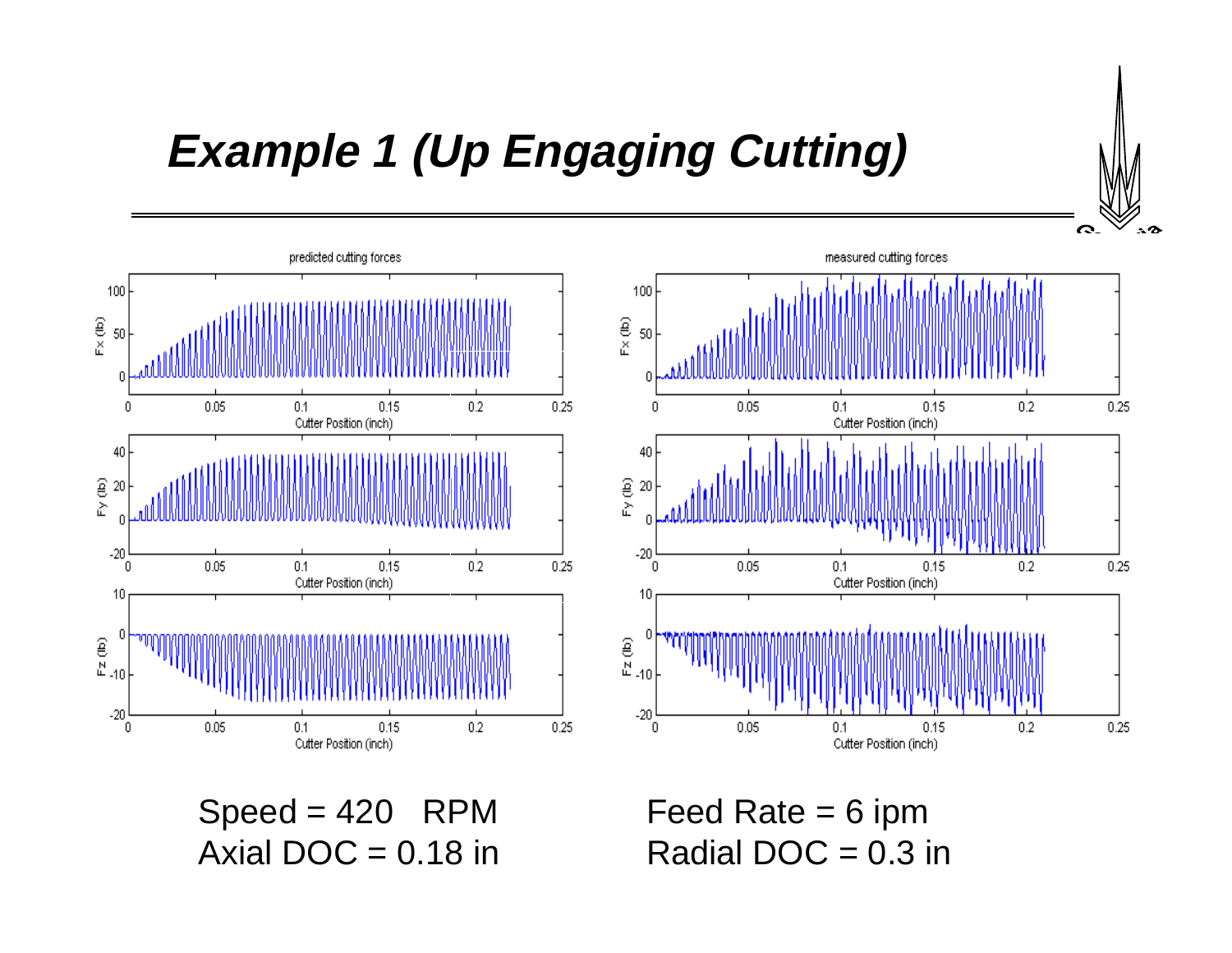

# **Example 2 (Down Disengaging Cutting )**





 $Speed = 420$  RPM Feed Rate = 6 ipm Axial DOC =  $0.18$  in Radial DOC =  $0.3$ in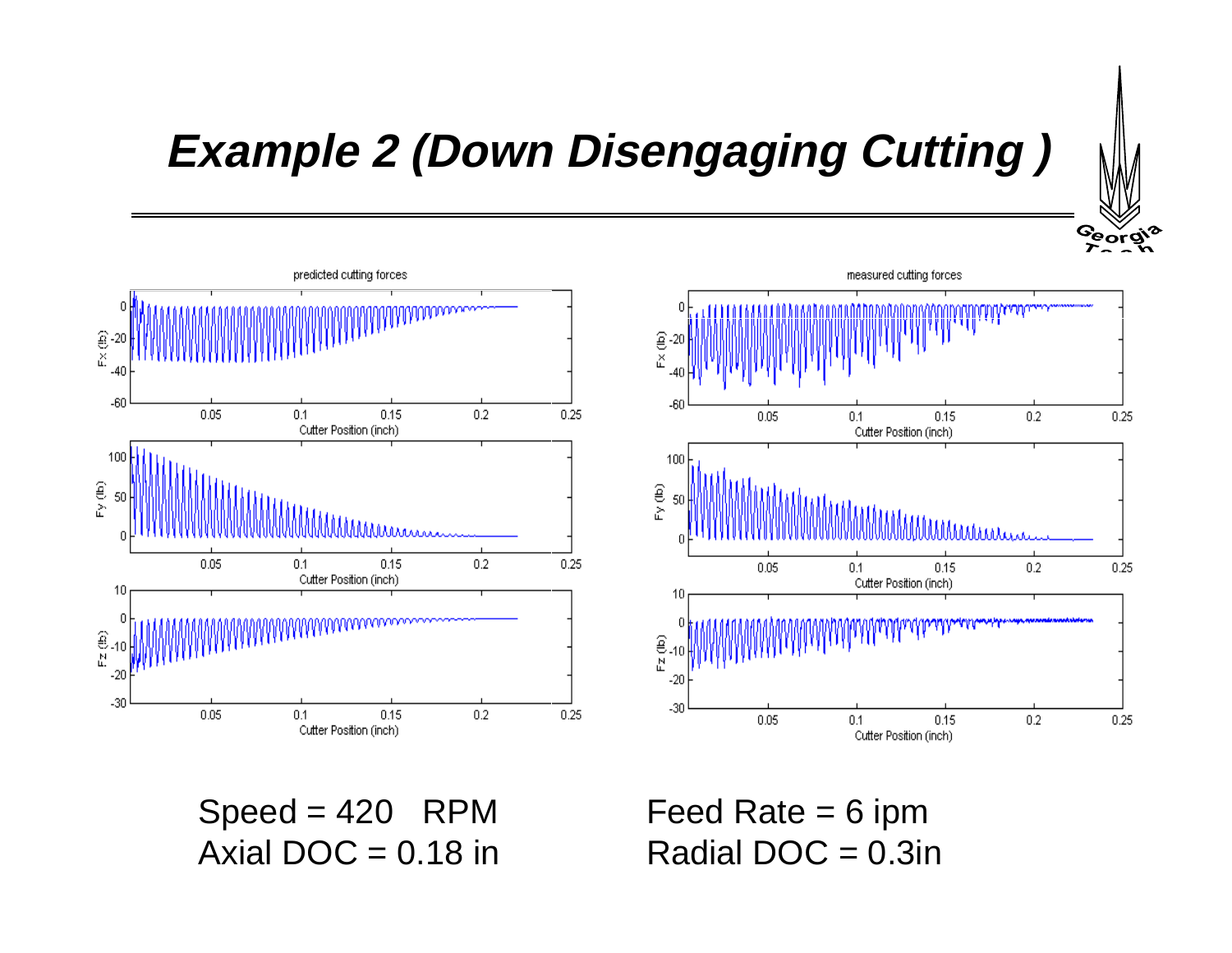

# **Example 3 (Down Engaging Cutting)**



 $Speed = 210$  RPM Feed Rate  $= 4$  ipm



Axial DOC =  $0.2$  in Radial DOC =  $0.2$  in